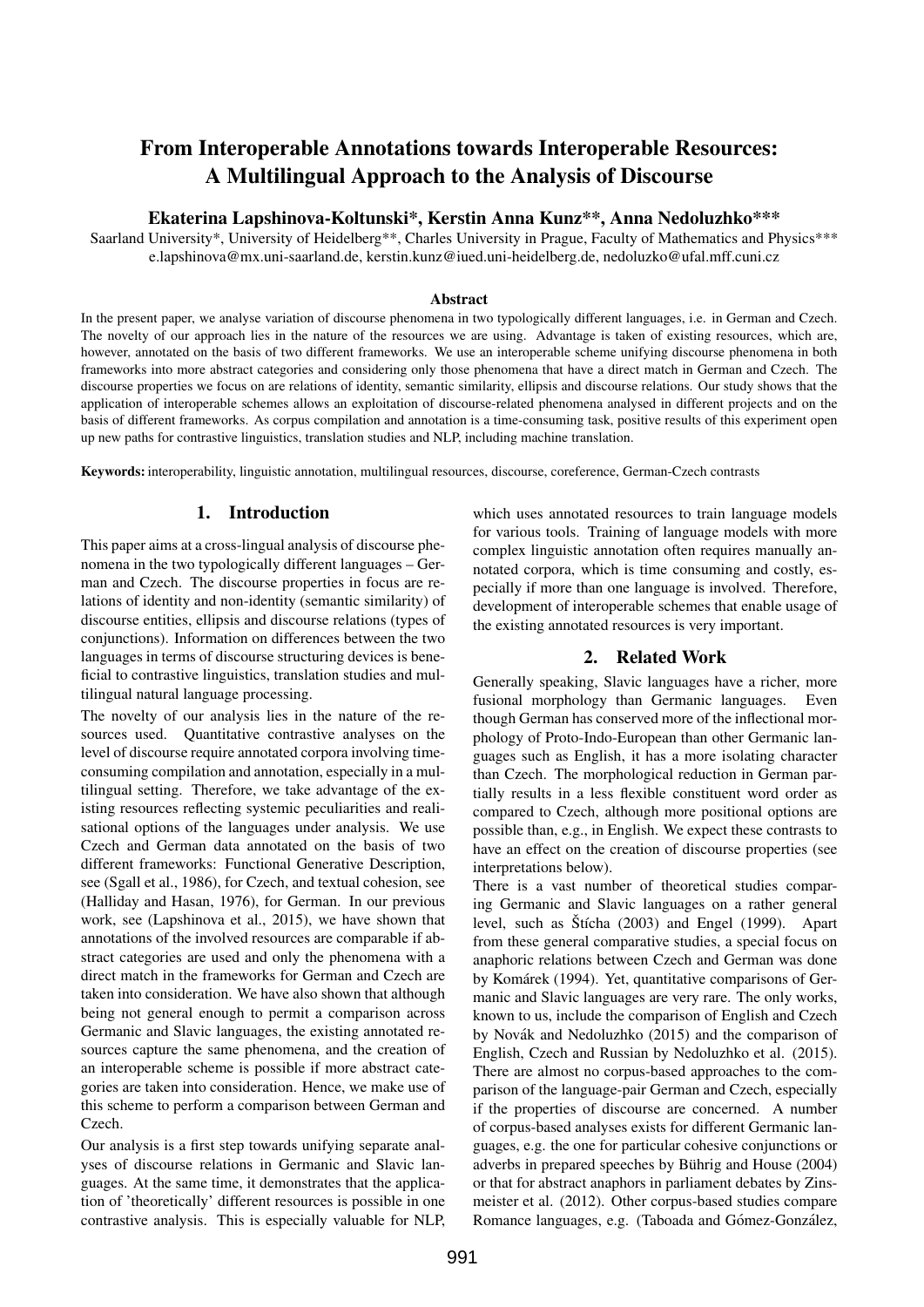2012) for particular coherence relations. In addition, there are various studies related to human and machine translation, see for instance, (Le Nagard and Koehn, 2010; Hardmeier and Federico, 2010; Guillou, 2012), or (Webber et al., 2013) and and (Webber et al., 2015).

Although the analysis of human and machine translation is beyond the scope of this work, we do not exclude the application of our findings for these research areas.

## 3. Methodology

#### 3.1. Data

For our analysis, several texts of written discourse (essays) with comparable topics on economic, political and social issues were selected. For the German data, nine texts were excerpted from the corpus GECCo, comprising 14930 tokens and 736 sentences in total, see Table 1. The whole corpus represents a continuum of different text types including written discourse, described in (Hansen-Schirra et al., 2012) and spoken discourse described in (Lapshinova-Koltunski et al., 2012). The corpus is annotated on several levels, which include morphological, syntactical, structural and textual information. The information on the latter was annotated with the help of semi-automatic procedures described by Lapshinova-Koltunski and Kunz (2014). These result from an integration of the systemic peculiarities of English and German and at the same time account for textual variation in terms of canonical written and noncanonical spoken language. Textual information is represented in form of cohesive devices, such as coreference, conjunction, substitution, ellipsis and lexical cohesion. The annotated structures contain information about morphosyntactic features of devices (including antecedents) and allow yielding information on the chain features, i.e. number of elements in chains, distance between chain elements, etc. Annotation of textual coreference contains not only relations of identity between entities but also abstract and situation anaphora. Therefore, we may coreference to nominal phrases (NPs) along with coreference to clauses, clause complexes and larger textual chunks, as illustrated in example (1-a) for German and (1-b) for Czech.

- (1) a. GO: *Gleichzeitig brauchen wir mindestens eine Verdoppelung des Wohlstands. Wenn wir die Armutsgegenden der Erde anschauen, weiß jeder sofort, dass dies das Mindeste an moralischer Herausforderung ist. [At the same time, we need to double the current level of prosperity. One look at the poor regions throughout the world is enough to make anyone realize that this is the most urgent moral challenge we face].*
	- b. CZ: *Cizinci podstatne p ˇ risp ˇ eli k n ˇ emeck ˇ emu ´ hospoda´rsk ˇ emu a kulturn ´ ´ımu vyvoji, ´ proc jejich po ˇ cet naopak ve statistik ˇ ach ´ nezduraz ˚ novat ˇ a t´ım verejn ˇ e uznat jejich z ˇ asluhy ´ o nemeckou hospod ˇ a´rskou a politickou demokracii? ˇ [Foreigners have contributed significantly to the German economic and cultural development, so why not to emphasize their number in statistics, and to acknowledge their merit of the German economic and political democracy by this?*

The Czech texts were taken from the Prague Dependency Treebank (PDT 3.0, (Bejček et al., 2013)). They are annotated with morphological, analytical and tectogrammatical information, whereas each sentence is represented as a dependency tree structure. The tectogrammatical layer of PDT 3.0 also contains annotation of information structure attributes and the following inter-sentential relations: pronominal, zero and nominal coreference, abstract anaphora, bridging relations and discourse relations (including connectives, discourse units linked by them, and semantic relations between these units), see Zikánová et al. (2015) for details.

Since texts are shorter in PDT than in GECCo, 17 texts were excerpted to arrive at a similar number of tokens and sentences (11769 and 763 respectively), see Table 2. Both German and Czech texts under analysis include all levels of annotations (i.e. morphological, syntactical, POS, textual phenomena, etc.) along the corresponding frameworks.

| textID | topics                        | sent | tok   |
|--------|-------------------------------|------|-------|
| GO1    | Germany and social market     | 121  | 2035  |
|        | economy                       |      |       |
| GO2    | Optimistic remarks on global- | 47   | 971   |
|        | isation                       |      |       |
| GO3    | Politics and globalisation    | 103  | 1871  |
| GO4    | Globalisation and new chal-   | 27   | 478   |
|        | lenges                        |      |       |
| GO5    | The<br>biggest<br>currency    | 85   | 1460  |
|        | changeover                    |      |       |
| GO6    | Globalisation and<br>market   | 80   | 1782  |
|        | economy                       |      |       |
| GO7    | Global market and technical   | 108  | 1851  |
|        | progress                      |      |       |
| GO8    | Economic and technological    | 73   | 1795  |
|        | changes                       |      |       |
| GO9    | Doctors and medical system    | 92   | 2687  |
| GО     | TOTAL: all texts              | 736  | 14930 |

Table 1: German dataset

| textID    | topics                     | sent | tok   |
|-----------|----------------------------|------|-------|
| $CZ1-5$   | Germany, politics and his- | 170  | 687   |
|           | tory                       |      |       |
| CZ6       | Housing                    | 83   | 1644  |
| $CZ7-8$   | Technological changes      | 73   | 1795  |
| $CZ9-12$  | <b>Politics</b>            | 121  | 1854  |
| $CZ13-14$ | Economics                  | 149  | 2568  |
| $CZ15-16$ | Unemployment               | 112  | 2252  |
| CZ17      | Television                 | 55   | 969   |
| CZ        | <b>TOTAL</b> : all texts   | 763  | 11769 |

Table 2: Czech dataset

Although these two data sets were annotated within two different frameworks, the data is comparable, see our discussion (Lapshinova et al., 2015).

## 3.2. Scheme for Analysis

In (Lapshinova et al., 2015), an attempt was made to unify the Czech and the German-English frameworks for the an-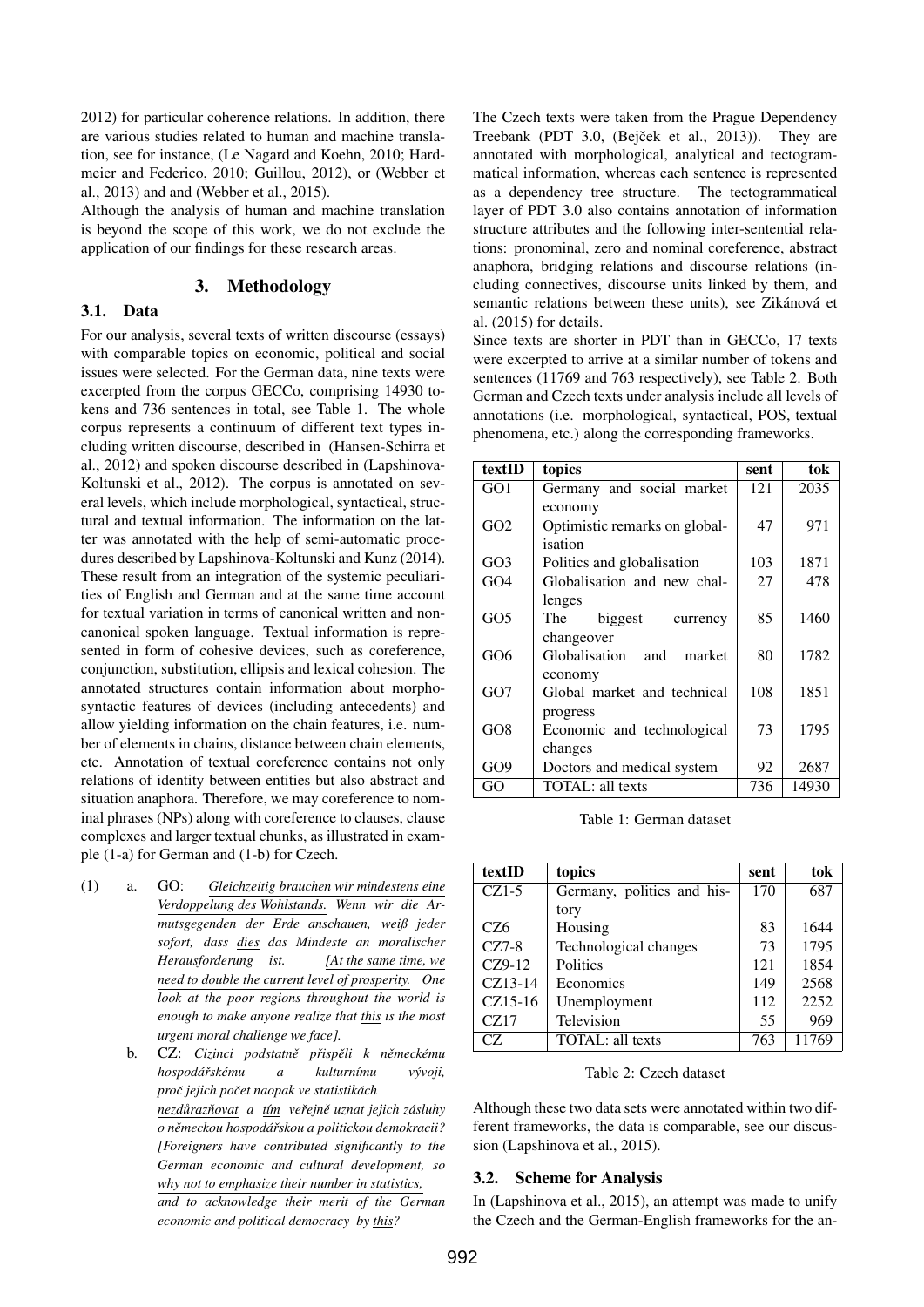|                  | featID             | framework for Czech                     | framework for German                       |  |
|------------------|--------------------|-----------------------------------------|--------------------------------------------|--|
|                  | id1                | coreference with pronouns               | coreference with heads (no extended ref-   |  |
|                  |                    |                                         | erence)                                    |  |
|                  | id2                | pronouns with arrows to segments and    | reference to verb phrases and longer seg-  |  |
|                  |                    | events                                  | ments                                      |  |
| <b>IDENTITY</b>  | id3                | NP coreference                          | coreference with modifiers or def.articles |  |
|                  | id4                | coreference with the word same          | general comp.reference                     |  |
|                  | id5                | coreference with local and temporal ad- | coreference with local and temporal ad-    |  |
|                  |                    | verbs                                   | verbs                                      |  |
| NON-             | nonid1             | relations of MERONYMY                   | relations of MERONYMY                      |  |
| <b>IDENTITY</b>  | nonid <sub>2</sub> | bridging CONTRAST                       | particular comparative reference<br>and    |  |
|                  |                    |                                         | antonyms                                   |  |
|                  | temp               | temporal                                | temporal                                   |  |
| <b>DISCOURSE</b> | cont               | contingency                             | causal                                     |  |
| <b>RELATIONS</b> | comp               | comparison (contrast)                   | adversative                                |  |
|                  | expan              | expansion                               | additive                                   |  |
| <b>ELLIPSIS</b>  | ellipsis           | textual ellipsis                        | cohesive ellipsis                          |  |

| Table 3: Categories of the interoperable scheme |  |
|-------------------------------------------------|--|
|-------------------------------------------------|--|

notation of discourse properties. The creation of an interoperable scheme requires a comparison of the underlying annotations. So, we annotated a small corpus of comparable English texts according to the two separate frameworks. This dataset served us as basis for identifying overlapping annotation categories and creating an interoperable scheme. In the present study, we use this scheme to test whether this can be applied for contrastive analyses of Czech and German, which can be extended to more general comparisons of Germanic and Slavic languages in the future. The whole scheme is illustrated in Table 3. The main categories are labelled as IDENTITY, NON-IDENTITY, ELLIPSIS and DISCOURSE RELATIONS.

The category of IDENTITY, or coreferential relations, are further specified into five groups according to the form of anaphoric expressions:

- Pronominal coreference (id1) with pronouns referring to nominal antecedents, e.g. Ludwig Erhard – er [he] in example (2).
	- (2) a. GO: Als Superstar der sozialen Marktwirtschaft gilt aus gutem Grund Ludwig Erhard. Er hatte.. in den 50er Jahren... die produktiven Kräfte der Unternehmen entfesselt und daraus ein Wirtschaftswunder gezaubert... [Ludwig Erhard is regarded as the superstar of the social market economy, and for good reasons. ...in the nineteen-fifties..., he had unleashed the productive forces of business and in this way conjured up an economic miracle...]
		- b. CZ: Ta přijala strategii Bílého domu v domnění, že  $ie$  to nejjistější cesta k vítězství. [She endorsed the White House strategy, believing it to be the surest way to victory.
- Abstract coreference (id2) with pronominal anaphors

linking up to complex antecedents such as clauses, sentences and longer stretches of text, see example (1) above.

- Nominal coreference, where anaphors are realised in text by nouns with (in German, see Gewerkschaften – den Gewrkschaften in example (3-a)) or without a modifier, as in Czech, see Prahu – Prahy in example  $(3-b)$  (id3).
	- (3) a. GO: *Staatstragender können Gewerkschaften kaum sein. Auch wenn... Ludwig Erhard von den Gewerkschaften nicht viel hielt... [Greater loyalty to the state can hardly be expected of a trade union. Despite the fact that... Ludwig Erhard did not think much of the trade unions...]*
		- b. CZ: Zaím se posunuje stále více *za Prahu... Po dalnici bychom se ´ měli svézt z Prahy až do Českých Budějovic... [So far, people are moving away from Prague... [Highways should take us from Prague all the way to Cesk ˇ e´ Budějovice...*
- coreference with anaphors including the word same  $(id4)$ , see  $(4)$ , and
	- (4) And then we do this process again. It's really exactly the same process every time.
- coreference with local and temporal adverbs as anaphors  $(id5)$ , e.g. *Lissabon* – there.

The NON-IDENTITY category includes the relations of MERONYMY (nonid1) and CONTRAST (nonid2) as these categories correspond in both frameworks. Meronymy relations are generally taken part-whole relations between lexical items, such as Germany – the Ger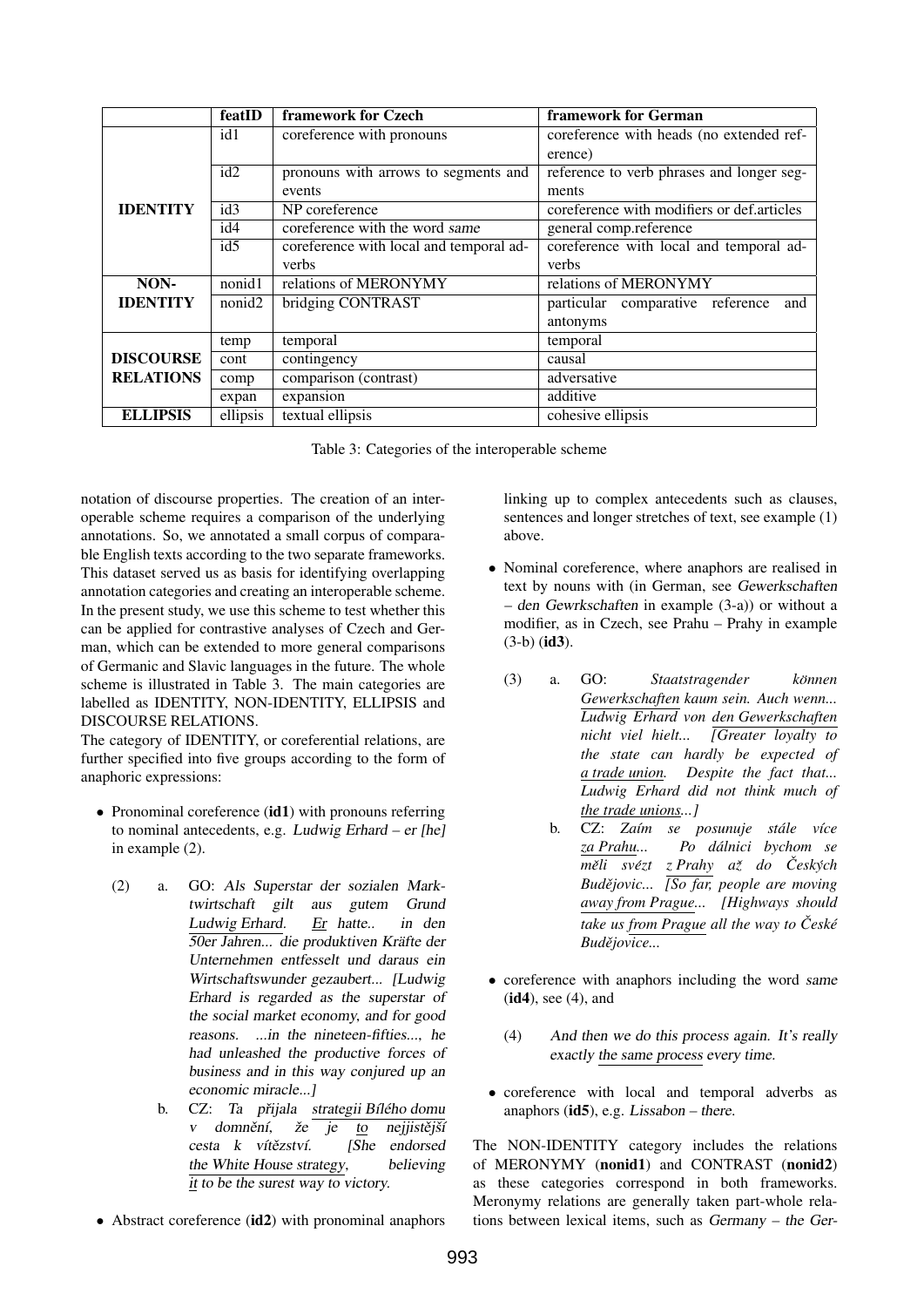mans in (5-a), studio apartments – kitchens in (5-b) and so on.

- (5) a. GO: *...praktisch wird es dazu nicht kommen – dafur ist in Deutschland ¨ die Bereitschaft zur Solidaritat, der Glaube an das "f ¨ ur alle" ¨ zu groß. Eine andere Gefahr ist da weit realer: daß die Deutschen... [In practice... it will not come to that – the readiness to practice solidarity, and people's belief in the "for all" is too pronounced in Germany. Another danger is much more real, however: that the Germans...]*
	- b. CZ: *Jednotliva studia ´ v apartmanech jsou vy- ´ bavena kuchyn´ı, takze je mo ˇ znˇ a individu ´ aln ´ ´ı prˇ´ıprava stravy. [Studio apartments are equipped with kitchens, so everyone can prepare their own food.]*

CONTRAST covers (again, generally taken) antonymy between nominal groups (such as Halbierung – Verdoppelung [halving – doubling] in example (6-a)) and relations termed as comparative reference, e.g. *cars – a smaller car*.

- (6) a. GO: *Dazu gehoren zum Beispiel ¨ die Halbierung der Energie- und Rohstoffintensitat bis 2020 gegen ¨ uber 1990 (bzw. 1994) ¨ und die Verdoppelung des Anteils erneuerbarer Energien am Energieverbrauch bis 2010. [For example, halving the amount of power and raw material consumption by 2020 compared to 1990 (or 1994) levels and doubling the percentage of renewable energy used as part of total energy consumption by 2010.]*
	- b. CZ: Saldo běžného účtu platební bilance po*dle odhadu dosahlo vloni ´ cca 600 USD... I kdyz letos a p ˇ rˇ´ıstˇ ´ı rok je nutne po ´ cˇ´ıtat se zpomalen´ım rustu v ˚ yvozu, progn ´ ozujeme, ´ ze saldo ˇ p*žesto zůstane kladné. [The balance of the cur*rent account deficit is estimated to reach* \$*600 last year ... Although this and the next yeas we expect the slowdown in export growth, we forecast that the deficit will still remain positive.]*

Similarly, we include four subclasses of DISCOURSE RE-LATIONS, i.e. logico-semantic relations that are signalled by a discourse marker or a conjunction:

- temporal relations (temp), e.g. *als [when]* in (7-a) for German or *potom [then]* in (7-b) for Czech.
	- (7) a. GO: Als in Osteuropa der Kommunismus stürzte, hätten viele, die dabei mittaten, gerne etwas von ihm gerettet. [When communism collapsed in Eastern Europe, many of the people involved would gladly have kept individual aspects of it].
		- b. CZ: Posluchač musí přistoupit na pozici, že vše je dovoleno. Potom se pobaví a také pochopí, že drama znázorňuje ztrátu reálné komunikace. [The listener has to

accept the fact that everything is permitted. Then he can enjoy himself and also understand that the drama symbolizes the loss of a real-life communication.]

- relations of contingency or cause (cont), e.g. *deshalb [this is why]* in (8-a) for German or *proto [therefore]* in (8-b) for Czech.
	- (8) a. GO: Aber nur in den wenigsten ist diese Organisation ein dynamisches Element der Volkswirtschaft. Deshalb irritiert ausländische Beobachter auch oft... [This is why foreign observers are often confused...]
		- b. CZ: Zatímco většina fotbalových reprezentací vstupuje do kvalifikace pro ME 1996 nyní v září, boj o účast v Anglii vypukl již dříve. (...) Před opravdovým rozjezdem kvalifikace proto přinášíme přehled, jak často spolu  $\overline{celky}$ v jednotlivých skupinách už v soutěžích ME a MS v minulosti hrály. [While most national football teams enter the qualification for the 1996 European Championship now, in September, the fight for a place at the competition in England started earlier.Before the real start of the qualification, we therefore provide an overview of how often the teams in each group had played each other at European and World Championships in the past.]
- relations of contrast (comp), e.g. *aber* in (9-a) for German, and *však [however]* in (9-b) for Czech.
	- (9) a. GO: Arbeiten wie die Polen, aber leben wie die Japaner... [Work like the Poles, but live like the Japanese...]
		- b. CZ: Poslední statistické sčítání dopravy proběhlo v roce 1990. Za poslední tři roky se však na českých silnicích zvýšil provoz. [The latest statistical traffic census took place in 1990. Over the past three years, however, traffic on Czech roads has increased.
- relations of expansion or addition (expan), such as *ebenso* in example (10-a) in German or a [and] in (10-b) in Czech.
	- (10) a. GO: Tendenziell ist der Anteil der deutschen Pharmabranche an den globalen Forschungsausgaben der Branche, ebenso wie der Anteil an der Zahl neuer Wirkstoffe, aber rückläufig. [Even so, its share of global expenditure on pharmaceutical research, as well as its share of new active-substance discoveries, is declining.]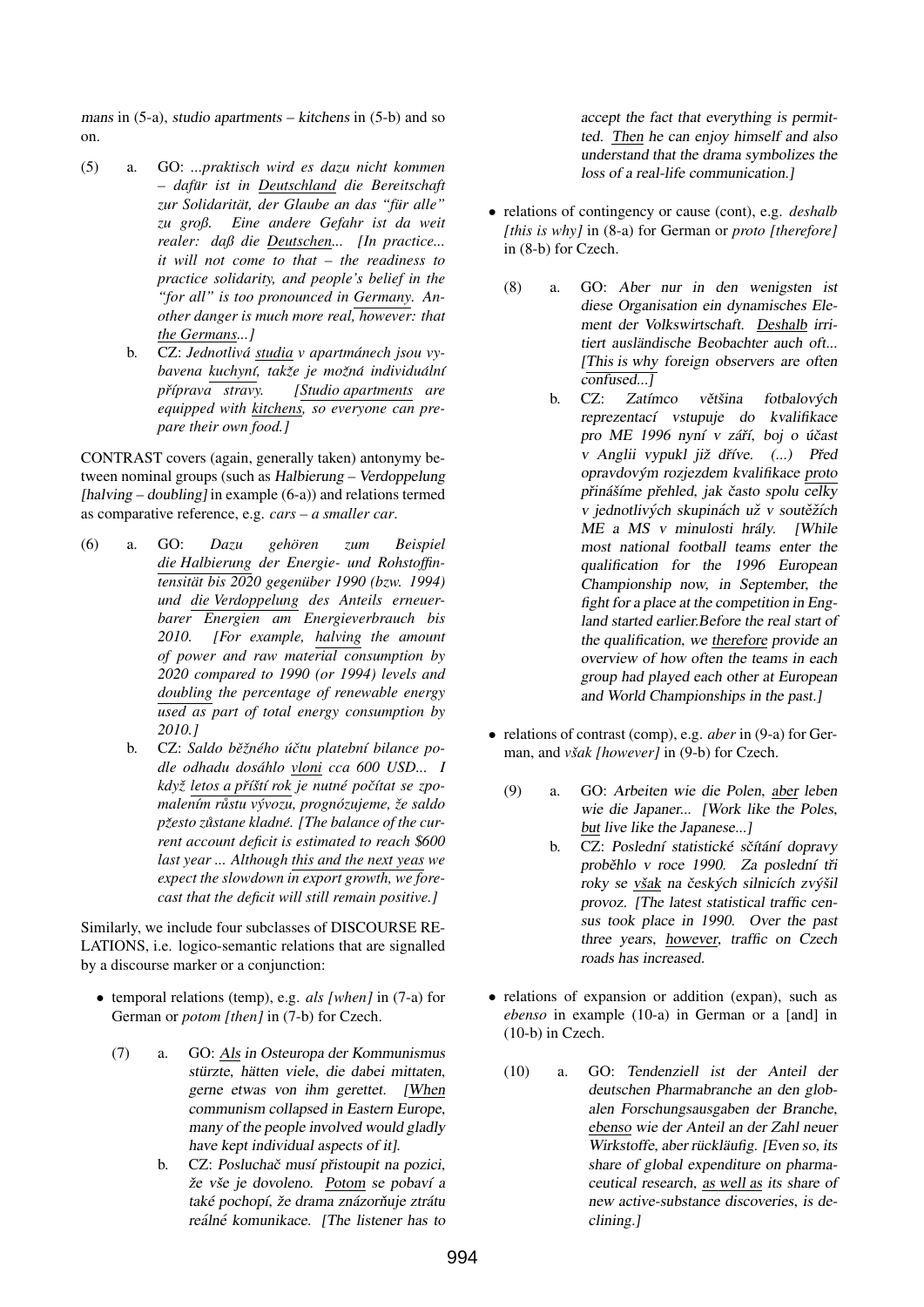b. CZ: Vládní plán je podle Jana Švarce ambiciózní a počítá v této oblasti s investicemi 85 miliard korun do roku 2005.  $[According to Jan Švarc, the government]$ plan is ambitious and it envisages in this area the investment of 85 billion crowns in 2005.]

Note that all kinds of structural types are analysed, such as connectives of main clauses, subordinators and also adverbials.

NOMINAL ELLIPSIS includes only nominal constructions as this type is available in both frameworks. We demonstrate an example of a nominal elliptical construction in example (11-a).

- (11) a. GO: All das ist eine kleine Revolution. Die grössere  $[]$  ist diese: [But there is also a bigger [revolution], and it is this:]
	- b. CZ: Klienti pojištoven, které ukončí svou činnost, se automaticky vrátí k Všeobecné []. [Clients of insurance companies which shut down will automatically return to the General [one].

# 4. Analyses and Results

We now analyse the categories in both languages with respect to their overall distribution, the degree of explicitness, as well as the type of textual categories that are preferred. Moreover, we examine variation in the degree of dependence of these textual phenomena on lexico-grammatical constraints or pragmatic peculiarities.

First, we compare the distributional characteristics of the German and Czech data. We produce box plots for analysing variance and significant differences between both data sets. Box plots are median-oriented graphics that represent a convenient way of depicting groups of numerical data through their quartiles which are the three points that divide the data set into four equal groups, each group comprising a quarter of the data. Box plots have lines extending vertically from the boxes (whiskers), indicating variability outside the upper and lower quartiles. Notched boxplots reveal if the differences between the variables under analysis are significant: if two boxes' notches overlap, then there is no 'strong evidence' that their medians differ, see Chambers et al. (1983). The boxplots in Figure 1 demonstrate that German (GO) and Czech (CZ) texts do not differ significantly in their overall degree of cohesiveness if all four categories are taken together.

The differences get pronounced if we compare the distributions for each category, see the barplot based on the normalised (per 10000) overall frequencies per relation in Figure 2. So, we observe more variation for identity and discourse relations, while the frequency distribution for ellipsis and non-identity is similarly low.

Taking a closer look into the subcategories in Table 4, illustrating overall frequencies per category (normalised per total number of words in texts), we find that the higher frequencies of IDENTITY relations in Czech exclusively stem



Figure 1: Discourse phenomena in German and Czech



Figure 2: Discourse phenomena in German and Czech

from id3, as numbers are higher in German in all other identity types. Qualitative analyses show that more coreference relations are underspecified in Czech than German in terms of explicit accessibility markers, since the definite article does not exist in Czech and accessibility of referents is indicated by information structure more often than in German. On the one hand, the difference in the amount of identity relations is due to the discrepancies in the annotation framework: repetitions of named entities are annotated in the German framework within lexical cohesion. The other repetitions, if coreferent, are included into the annotation of identity relations, since they will be almost always modified either with a demonstrative pronoun or a definite article. Qualitative analysis of the chains in the data shows that, for instance, in the text containing the chain consisting of Gewerkschaften – die Gewerkschaften, part of which was illustrated in example (3) above, later on, there is another mention of Gewerkschaften without an article or a demonstrative, which is used in a general meaning (Gewerkschaften gibt es in vielen Ländern [There are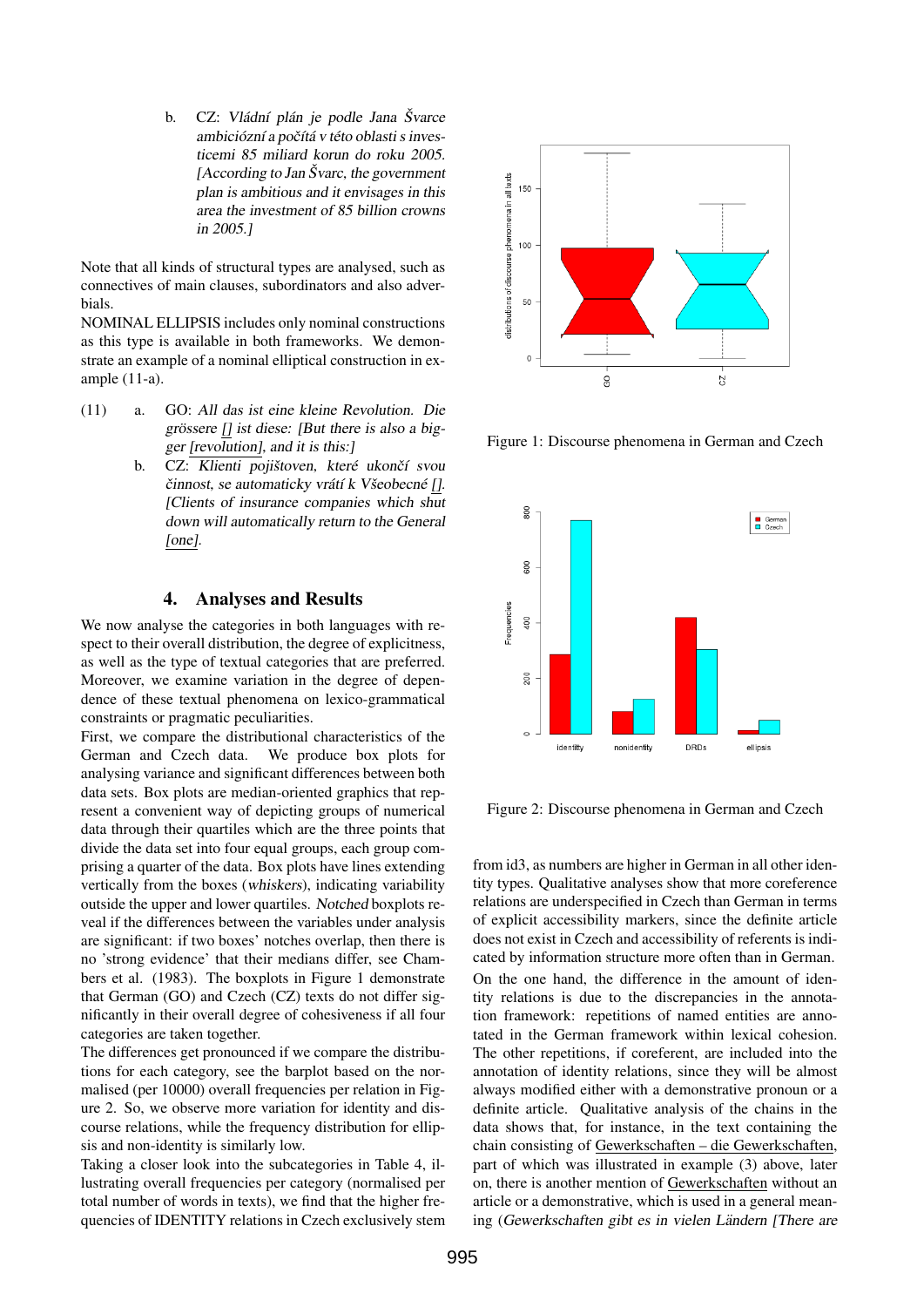| featID          | German | Czech  |  |
|-----------------|--------|--------|--|
| id1             | 88.41  | 97.71  |  |
| id2             | 38.18  | 64.58  |  |
| id3             | 144.68 | 597.33 |  |
| id4             | 3.35   | 0.00   |  |
| id <sub>5</sub> | 12.06  | 10.20  |  |
| nonid1          | 52.91  | 88.37  |  |
| nonid2          | 28.80  | 37.39  |  |
| temp            | 106.50 | 14.44  |  |
| cont            | 52.24  | 66.28  |  |
| comp            | 79.04  | 86.67  |  |
| expan           | 181.51 | 136.80 |  |
| ellipsis        | 14.07  | 50.13  |  |

Table 4: Frequencies of discourse categories

trade unions in many countries]). This would be a part of the same lexical chain as the other mentions of Gewerkschaften, but is not coreferent and, cannot be considered as an extension for the German coreference chain here. In languages with the definite article, anaphoric expressions mostly contain a formal definite marker which allows to (even automatically) extract most anaphors from the corpus. Czech, as a Slavic language without definite article, does not dispose a formal means with the help of which anaphoric expressions can be easily found and annotated. Thus, the annotation is completed on the base of semantic and referential criteria: everything that refers to the same discourse entity, according to the annotator, is marked as coreferential.

By contrast, the frequencies for DISCOURSE RELA-TIONS are higher in German than in Czech. As a similar tendency was observed in comparison to English (see e.g. Kunz et al. (in press)), German seems to be exceptional in signaling logico-semantic relations by an explicit discourse marker, especially in terms of temporal relations or relations of expansion, as it is seen in Figure 3.



Figure 3: Discourse relations of in German and Czech

As for NON-IDENTITY, we foresee much higher frequencies when integrating further relations in the future. Finally, the higher number of NOMINAL ELLIPSIS in Czech than German points to a higher preference for expressing comparison by fragments. This tendency towards implicitness may, however, stem from the greater syntactic flexibility of Czech relative to German.

## 5. Conclusion and Discussion

We have performed a cross-lingual analysis of discourse phenomena, using resources annotated along two different frameworks. Our preliminary results show that interoperable schemes like the one used here permit a multilingual analysis of discourse-annotated corpora originating from different approaches. On the one hand, we are able to validate the interoperable scheme in an application. On the other hand, the successful application of the scheme indicates possible interoperability in existing resources. In this way, our methodology saves time and effort as no compilation of additional resources is required. This is especially valuable for multilingual NLP which usually requires multilingual data sets annotated according to the same scheme to build appropriate language models. Creation of such data sets is costly and time-consuming, and our approach can be a good solution in this case. Furthermore, the results yield first insights into differences between German and Czech in terms of the annotated phenomena. At the same time, we are aware of the limitations the dataset at hand provides: although the texts are from the same text genres and have similar topics, the variation observed may be author- or source dependent, since the size of the dataset is small. Some of the differences could also be explained by the differences in the conceptualisations in the schemes. Nevertheless, our work is an important first step towards better comparing and harmonising available resources that are already enriched with annotations. Our future plans include an expansion of the analyses in terms of corpus size, languages and factors influencing variation, e.g. authors, topics. A deeper analysis of textual examples in German and Czech will help us to improve and to refine the analysed categories. Moreover, we plan to include spoken data into our analyses, and compare the distribution of discourse relations across spoken and written dimensions in both languages. Additionally, we intend to test this scheme in further applications, e.g. for machine translation or other NLP areas.

#### Acknowledgements

This work was made possible within the Textlink Action (ISCH COST Action IS1312)<sup>1</sup>. We also acknowledge support from the Grant Agency of the Czech Republic (grant 16-05394S). This work has been using language resources developed and stored and distributed by the LIN-DAT/CLARIN project of the Ministry of Education, Youth and Sports of the Czech Republic (project LM2015071). The project GECCo has been supported through a grant from the Deutsche Forschungsgemeinschaft (German Research Society). The German corpus can be queried via the CQPWeb interface provided through CLARIN-D (hdl: 11858/00-246C-0000-0023-8CF7-A).

## 6. Bibliographical References

Bührig, K. and House, J. (2004). Connectivity in translation: Transitions from orality to literacy. In J. House

<sup>1</sup> http://textlinkcost.wix.com/textlink